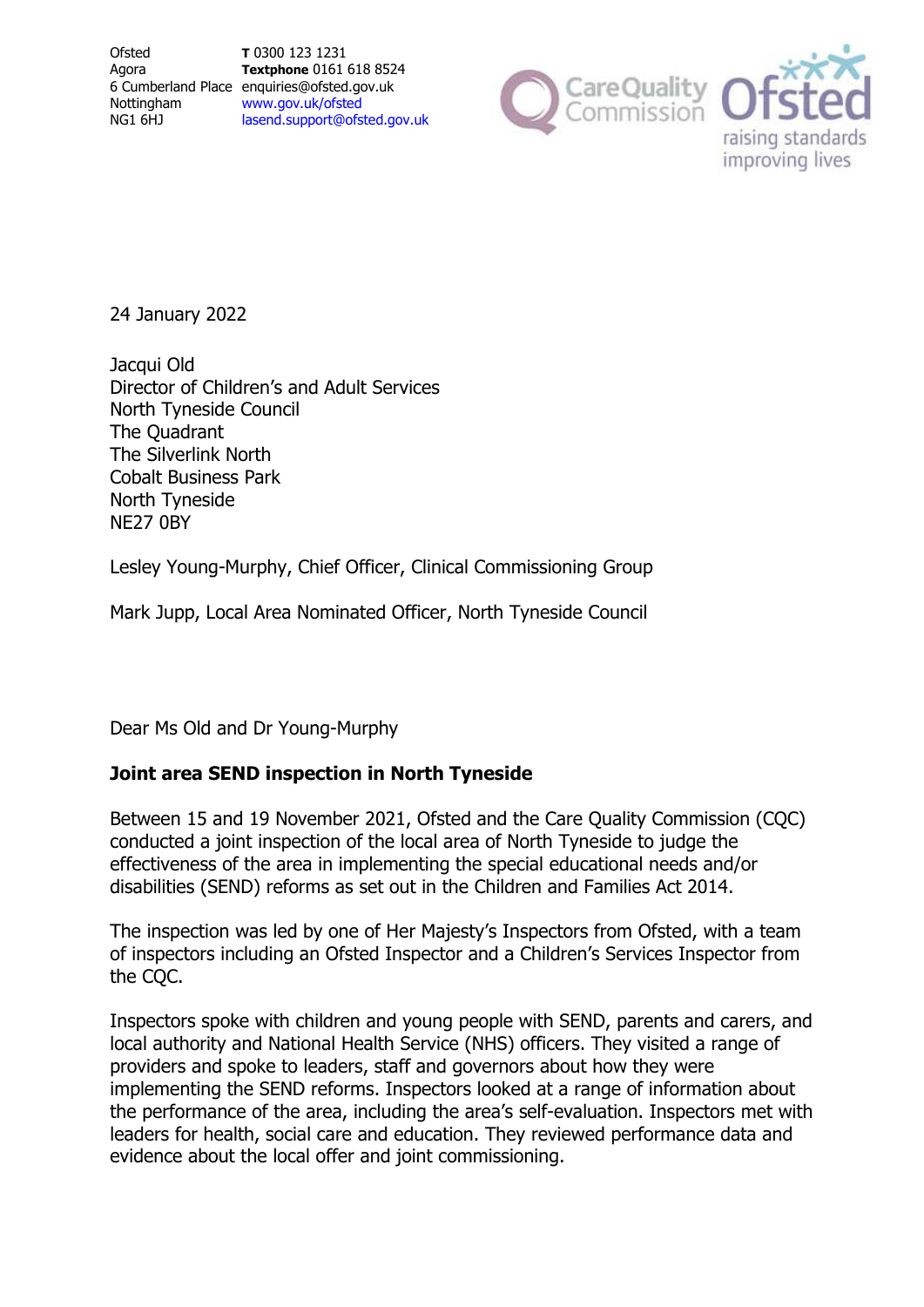



In reaching their judgements, inspectors took account of the impact of the COVID-19 pandemic on SEND arrangements in the area. Inspectors considered a range of information about the impact of the pandemic and explored how the area's plans and actions had been adapted as a result.

This letter outlines our findings from the inspection, including some strengths and areas for further improvement.

# **Main findings**

- In North Tyneside, leaders of education, health and social care are united in their mission to improve the experience and outcomes of children and young people with SEND. Leaders acted quickly to implement essential reforms required by the Children and Families Act 2014. By 2015, leaders had merged key decisionmaking groups, worked with parents and carers to establish the North Tyneside parent carer forum (NTPCF) and set up the special educational needs and disabilities information, advice and support service. Strategic decisions about the commissioning of services and provision for children and young people with SEND are owned by all partners.
- Over time, new systems and services have evolved. New leaders joined the area bringing fresh perspectives on what was working and what needed to be improved. Leaders are not complacent. They recognise they do not always get things right and that they are on a journey of continuous improvement.
- Leaders have set up forums where the views of children, young people and their families can be heard. The NTPCF has a strong voice and feeds into strategic governance across the area. The SEND youth forum was established in 2019. It is an influential group and integrated fully into North Tyneside's youth council.
- Leaders have a robust process of self-evaluation. They are determined to know what is working and what needs changing. Leaders' current self-assessment is accurate. It shows that leaders are looking at detailed information and identifying priorities that chime with the issues raised by children and young people with SEND and their families. Leaders have demonstrated they have the capacity and understanding to continue to improve provision for children and young people with SEND in North Tyneside.
- Joint commissioning processes are well established. There is an increased demand for specialist provision and health services. Leaders have agreed plans for long-term investment in places and people. Some of these plans will take several years to complete as they are linked to new buildings. However, leaders have systems that are flexible enough to respond quickly in an emergency. For example, some children and young people with SEND had to be relocated from an out-of-area placement at short notice and leaders agreed contingency plans without delay. Providers confirm that leaders are open to finding creative solutions to meet the needs of children and young people with SEND.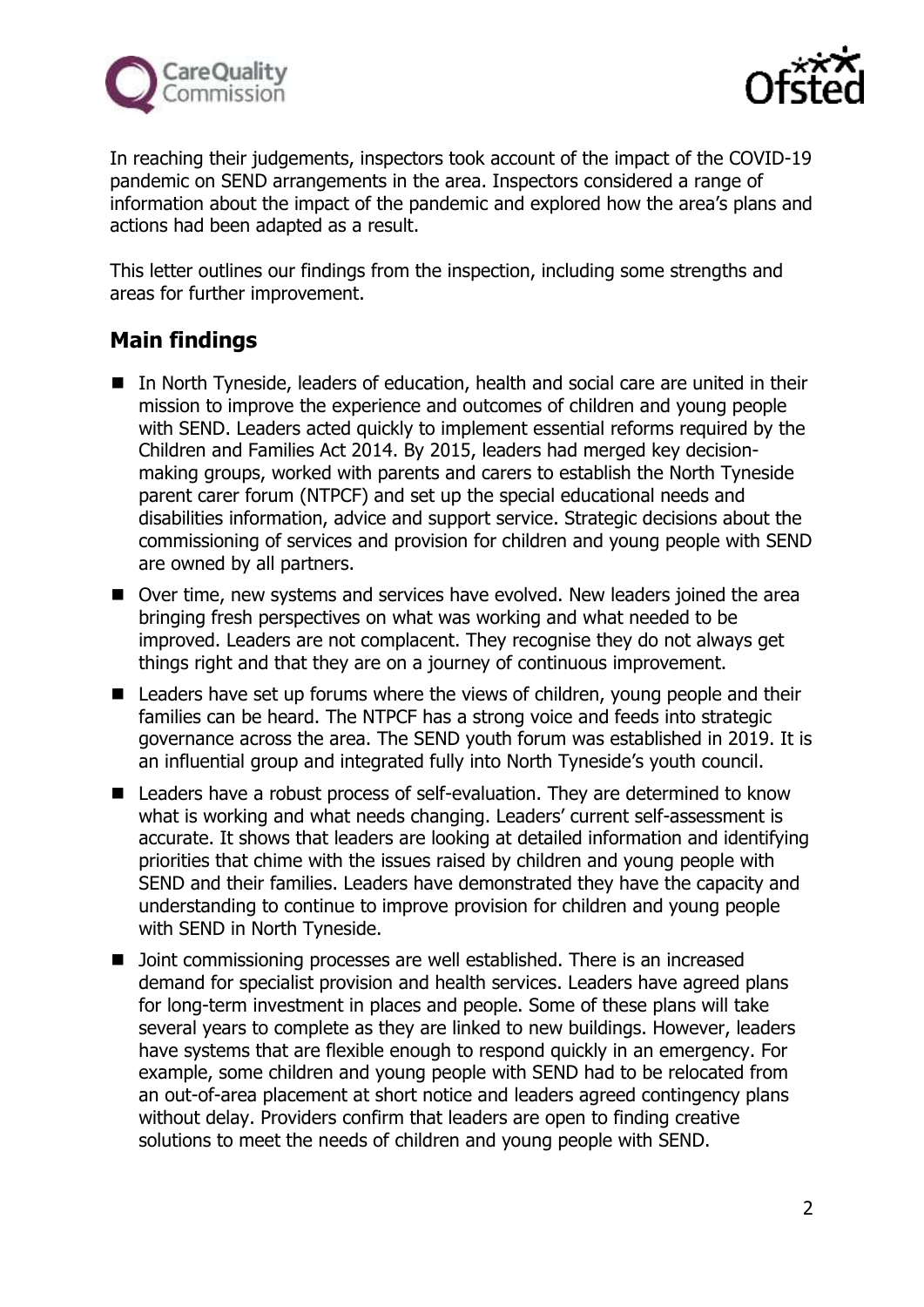



- Leaders have remodelled the child and adolescent mental health service (CAMHS) to improve the time it takes for children and young people with mental health needs to be seen. Leaders recognise that the waiting times for children and young people to get onto an assessment pathway for autistic spectrum disorder (ASD) or attention deficit and hyperactivity disorder (ADHD) are too long. Leaders have put more early help support into children's services and CAMHS to help families who are waiting to get onto these assessment pathways. Parents and carers have found this additional support helpful. However, a small number said it was at too basic a level for the needs of their child.
- Parents and carers have mixed views of the services and provision open to their children. While many are full of praise for North Tyneside, a small number are unhappy with what is on offer. For example, some parents and carers of children and young people with ASD and complex social, emotional and mental health (SEMH) needs said their child's needs had not been met in their local school and that they had struggled to find an appropriate specialist setting. Leaders in North Tyneside have recognised this issue. They have recently published a new autism strategy which shows what is already in place and what more is to be done.
- Leaders have improved the time it takes to complete statutory assessments for education, health and care (EHC) plans. Many parents whose children had recently been issued with an EHC plan spoke of how the process is efficient and takes less time than they expected. However, a small number of parents and carers are frustrated with the time it takes for updated plans to be sent out following an annual review. Leaders do not want this to be the case. They have changed the way staff in the SEND support teamwork and have provided effective training for SEND case workers.
- The overwhelming majority of parents and carers are happy with the educational provision their child attends. However, some spoke of it being a battle to get to this point. They were frustrated that their child's initial EHC plan did not fully explain their child's needs or what provision was required. These parents and carers were particularly anxious about how therapies such as speech and language therapy (SALT) or occupational therapy (OT) were described in the EHC plan. Leaders have worked with practitioners to improve the standard of the advice they contribute to the EHC plan process. Leaders have a system in place for quality assuring EHC plans. This is leading to better written plans.
- The online local offer is full of useful information. Since May 2018, there has been a significant increase in the numbers of visits to the local offer website, but there are still some parents and carers who are not using it. Leaders analyse information about usage of the local offer in great detail and are constantly remodelling the website to make it even easier to use.
- Outcomes for children and young people with SEND in North Tyneside are generally strong. There is a positive picture for attendance, exclusions from school and the number of young people with SEND who progress to further education, employment or training. Leaders are working with schools on improving reading outcomes for children and young people with EHC plans. There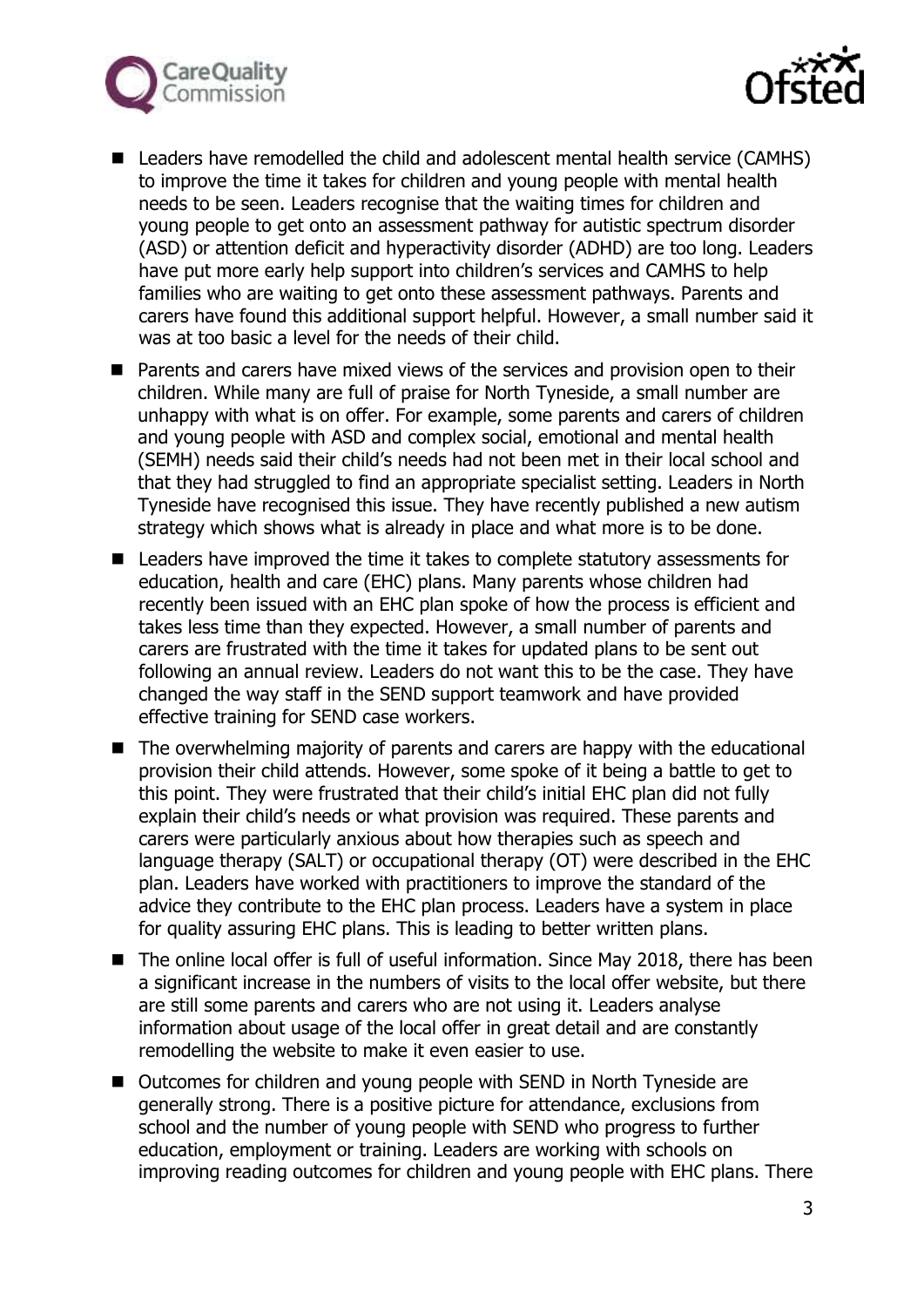



is still work to be done on increasing opportunities for social participation, particularly for children and young people with SEND who are under 16.

### **The effectiveness of the local area in identifying children and young people's special educational needs and/or disabilities**

## **Strengths**

- Leaders have rolled out a programme of training to increase awareness of SEND in mainstream schools and across universal services. This has improved how staff in schools identify and provide for a range of additional needs. School leaders said this training has changed practice in their schools for the better.
- Specialist education and health practitioners work together in the health, information and advice, virtual school and emotional well-being (HIVE) team. The HIVE team runs training for practitioners in schools, health and social care roles. This increases practitioners' understanding of how traumatic experiences in childhood affect an individual's capacity to learn.
- Leaders have established close working relationships with local charities. For example, Barnardo's are working with North Tyneside's HIVE team to run youth groups for children and young people with SEMH needs.
- Partners across North Tyneside have developed a local area support plan. This document was designed by a multi-agency group from across education, health and social care. It helps staff in school support a child or young person with SEND when they are at the SEND support stage, before an EHC plan is required.
- North Tyneside's early help team works with parents and carers of children and young people with SEND who are referred into CAMHS but do not meet the threshold for direct work. Early help workers support families who are struggling with their child's behaviour. Leaders recognise that this approach does not work for all families, but they do know that it works for many. They have evaluated the work since it began in 2019. Very few families have had to seek an additional CAMHS referral.
- Early years providers receive highly effective specialist support. Providers praise the training and guidance they receive. They are confident in using a graduated response to help identify emerging needs and support the children and young people in their care. Providers know how to apply for early years inclusion funding. They have regular network meetings which give them a chance to influence decisions around early years support.
- Health visitors work alongside North Tyneside's early help teams. They liaise with midwifery to identify families who will require additional support with physical needs and/or learning difficulties. When babies are born prematurely or have additional health needs, the members of the children's community nursing team become involved before the child leaves the neonatal unit. They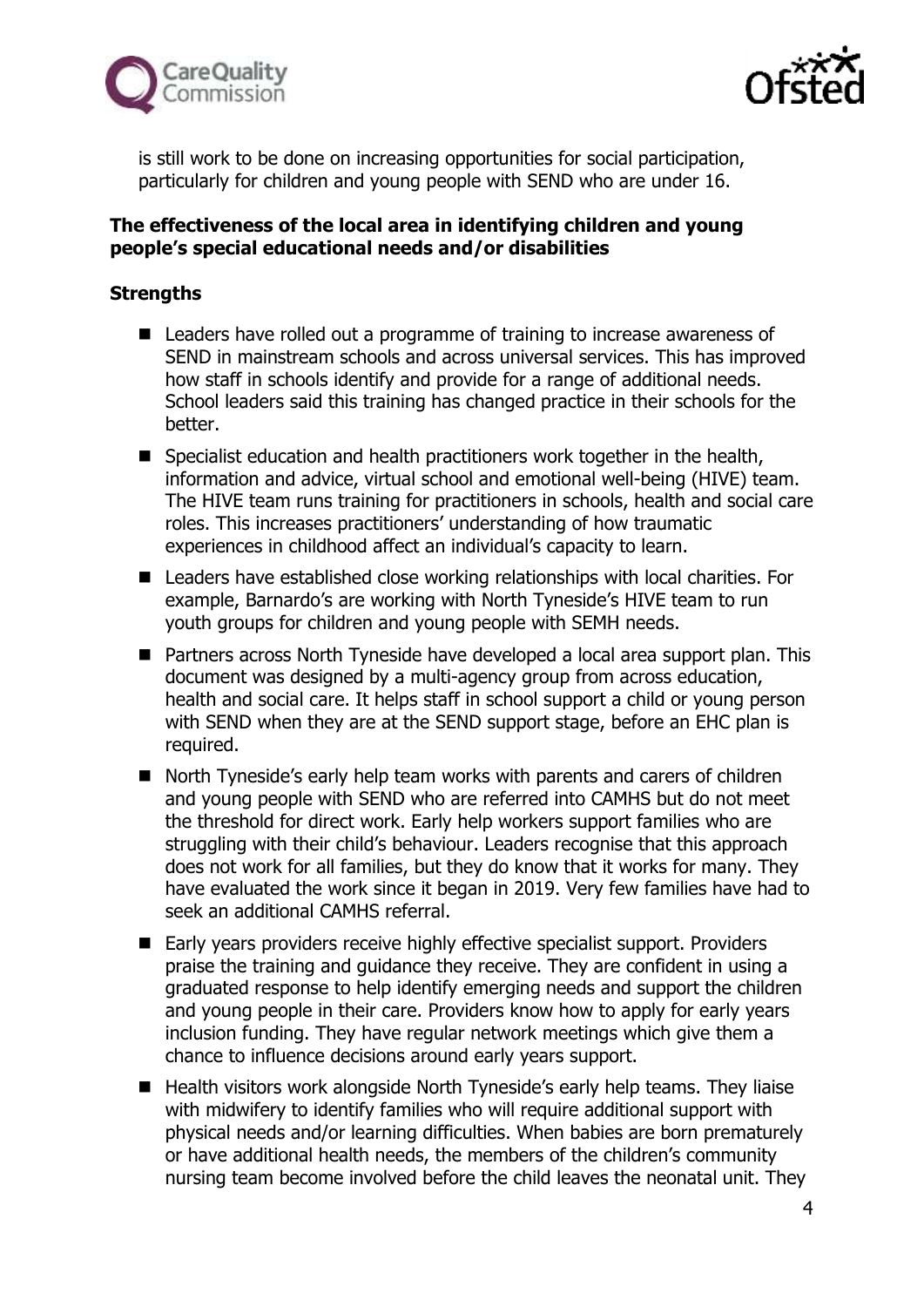



attend 'team around the family' meetings to offer early help support. This means that babies and families with SEND are identified early and have the right support from the earliest opportunity.

- There is a responsive speech and language therapy offer in the area. Therapists attend 'team around the family' meetings, support children and young people with SEND in schools and train providers. Children and young people with SEND receive the speech and language support they need promptly.
- North Tyneside's youth justice service has a clinical psychologist and a speech and language therapist seconded into their team. These practitioners complete immediate therapeutic work if it is needed. They also support the assessment of undiagnosed conditions such as ASD or ADHD. This work contributes to the identification of additional needs and improves the advocacy provided by the youth justice service.

#### **Areas for development**

- There is a mixed picture in relation to the knowledge and understanding of SEND in mainstream schools. This is more of an issue for children and young people with with ASD and complex SEMH than for children and young people with learning difficulties. This is resulting in the needs of some children and young people with SEND going unrecognised and unmet.
- Communication with parents and carers is of variable quality. Where it works well, parents and carers receive regular and proactive communication from practitioners and local authority officers. When this does not occur, parents and carers are not well informed.

# **The effectiveness of the local area in meeting the needs of children and young people with special educational needs and/or disabilities**

# **Strengths**

- Provision for language and communication needs is strong in North Tyneside. The Dene Communication Centre provides a highly effective service to children with communication needs. There is targeted support for nurseryaged children who have identified speech, language and communication needs. This may be provided by attendance at the centre's nursery classroom or as outreach support delivered in the child's early years setting. School staff, parents and carers speak highly of the level of support provided to older children with identified or emerging speech, language and communication needs.
- The waiting time for mental health referrals to CAMHS is manageable. CAMHS leaders found there was an exponential rise in children and young people presenting with eating disorders, tics and features of obsessive-compulsive disorder. CAMHS has developed a risk-management system to ensure that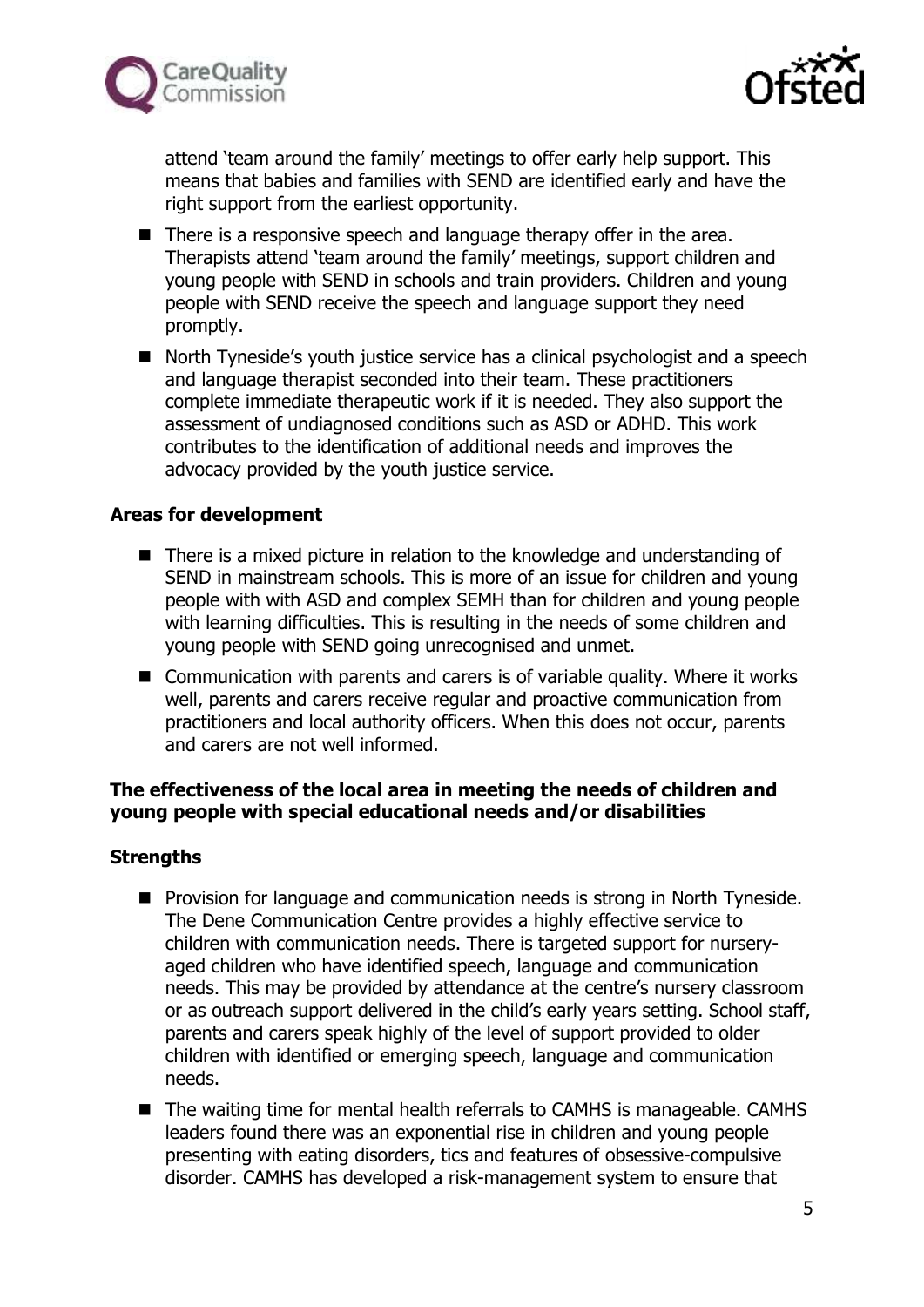



children and young people with additional vulnerabilities are seen more quickly.

- Leaders have increased the capacity of the SALT team in two special schools. This has led to more school-based training than was available previously. School staff are now better able to provide communication-friendly classrooms and support therapy work. Occupational therapists have close working relationships with staff in North Tyneside's specialist settings. Therapists assess the learning environments in schools thoroughly to ensure that they match the child's or young person's physical needs.
- The physiotherapy and occupational therapy teams have managed a return to pre-pandemic waiting times well. Seven out of the eight physiotherapists were redeployed to support the NHS's response to the COVID-19 pandemic. Therapists developed a new blended approach, with virtual and face-to-face sessions, and have found that this has met needs well.
- The special school nursing team is based in two schools and offers outreach support to two other schools. The special school nursing team has an innovative service with one school nurse offering support for transition into nursery provision for children with complex needs. This reassures parents and carers and gives them confidence in their choices. For older children and young people with SEND, the special school nursing team provides drop-in and group teaching sessions. This means that children and young people with SEND have more choice about how they get support from their school nurses.
- The children's continuing care team, alongside the community nursing team, assess children and young people with complex care needs. They source provision of care and support parents and carers in the use of personal budgets to meet specific needs effectively.
- Leaders have responded quickly to the growth in the number of children and young people with ASD and SEMH needs. Leaders have secured government funding for capital investment. They have also agreed plans to remodel health services to meet anticipated needs in any expanded school provision. Area partners have acted on school leaders' ideas for potential solutions to develop provision to meet emerging and escalating needs.
- Leaders have overhauled their services and provision for children and young people with ASD. This work led to a revised autism strategy. Some of the work is at an early stage of development. For example, the 'autism-in-school' pilot and the expanded provision at Benton Dene School. The post-16 'Ignite your Potential' programme has been running since 2017. Leaders have recently grown this into a three-year course to support young people with ASD and moderate learning difficulties. There is strong progression from this course into employment and/or training.
- The designated clinical officer (DCO) worked with partners from education, health and care to co-produce a multi-agency SEND e-learning package. This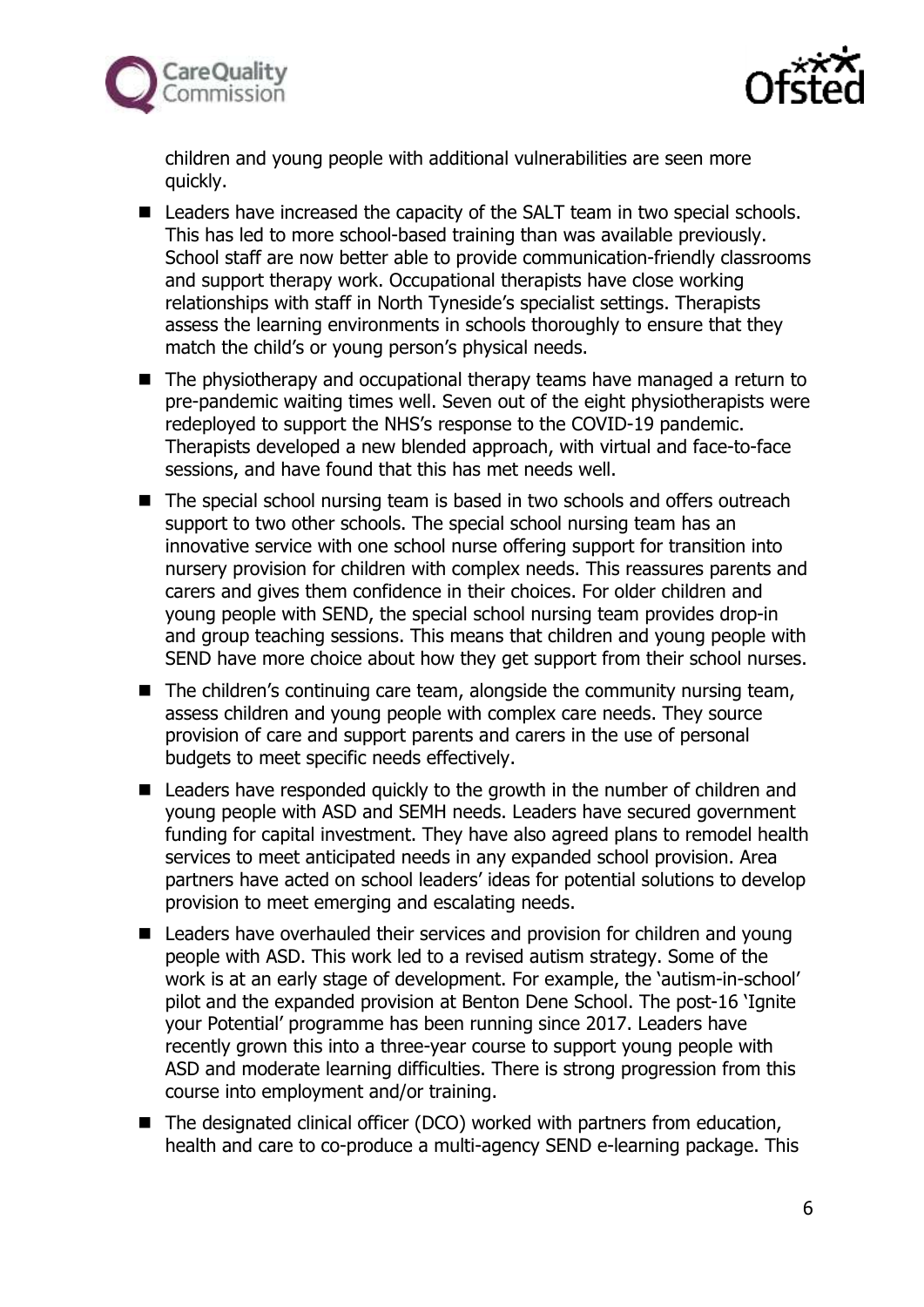



training, coupled with stricter quality control measures, has led to improved contributions from health practitioners to EHC plans.

- The DCO and the NTPCF identified a gap in provision of continence services for children and young people with SEND. The DCO worked with health leaders to set up a new service for continence in North Tyneside. Now, children and young people with SEND have their continence needs met locally and promptly.
- Leaders created North Tyneside's Whole Life Disability Service in 2016. This service developed the transition enablement team to support transition between a range of services and provisions. There is now a smoother transition for young people with complex needs and learning disabilities between children's and adults' services.

#### **Areas for development**

- The waiting time for a diagnosis of ASD is too long. Leaders recognise the impact that waiting for assessment has on children, young people and their families. Leaders have tried several times to increase the number of clinical psychologists in the assessment team. However, they have struggled to recruit. Leaders have adapted their delivery plans and have recruited specialist teachers and other health practitioners to support the diagnostic process. Leaders have expanded the early help offer in children's services and CAMHS to support children and young people who are awaiting assessment decisions.
- CAMHS leaders have successfully recruited new staff, including non-medical prescribers in order to reduce waiting times. However, the full impact of these appointments has not yet been seen. The waiting list for the ADHD pathway is still too long. Leaders have provided pre-diagnosis support for families in the form of strategies, support groups and support workers. This is a new development provided by leaders in recognition of the needs of these children and young people and their families.
- Leaders are aware that there is a gap in provision for children and young people who have a diagnosis of ASD and complex SEMH needs. There are examples of children and young people with this profile being settled in productive and ambitious provision. However, there are a small number of children and young people with SEND who are struggling to find the personalised provision that they need.
- Some parents and carers remain unhappy with their child's EHC plan because of how their child's needs are described. Parents and carers understand that EHC plans are updated and amended at annual review meetings. However, North Tyneside is slow at publishing these amended plans.
- North Tyneside's local offer is full of helpful information but is not used by all parents and carers.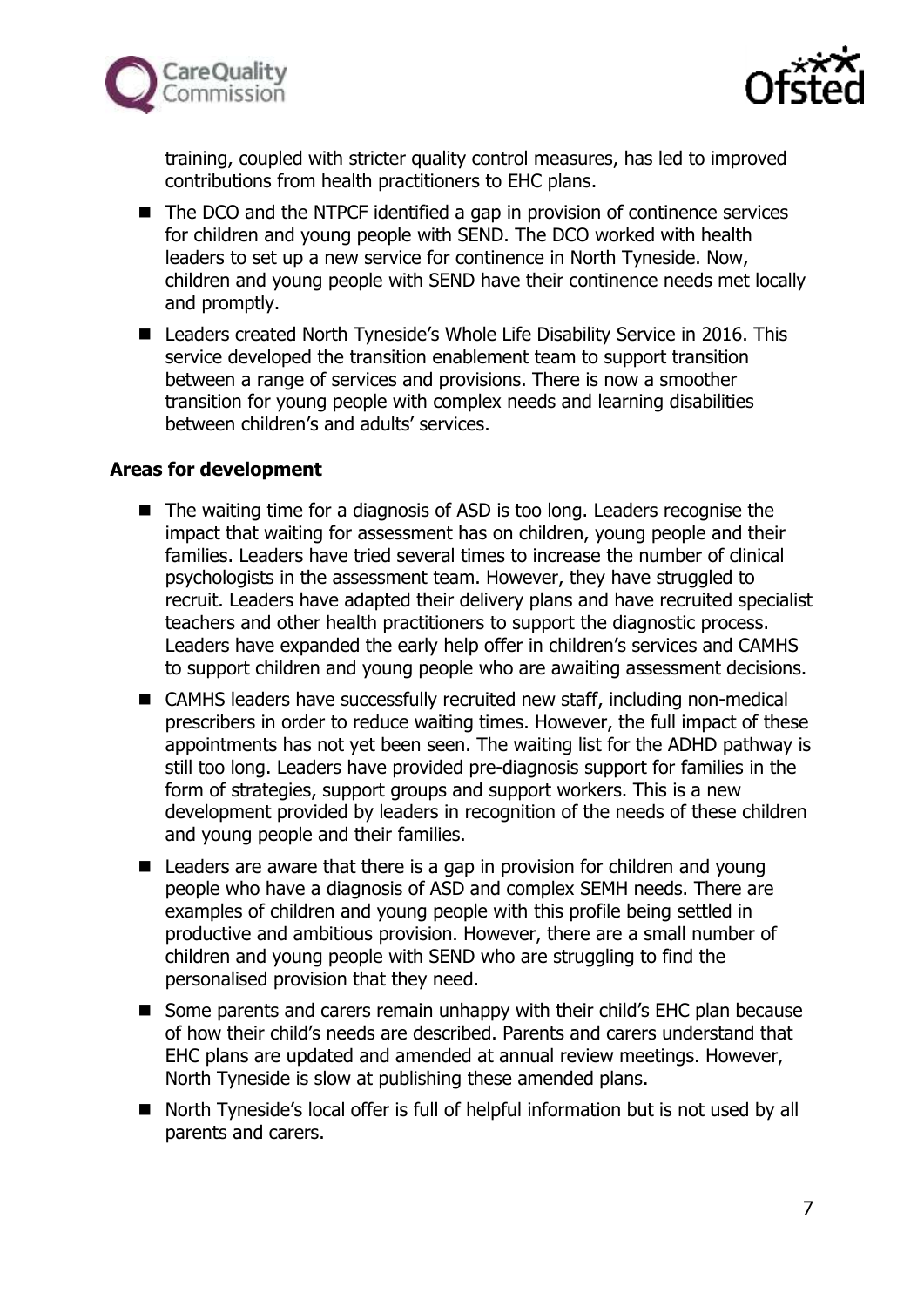



# **The effectiveness of the local area in improving outcomes for children and young people with special educational needs and/or disabilities**

## **Strengths**

- Leaders have a clear picture of the outcomes for children and young people with SEND. Leaders use data well to inform the training they provide to schools and to inform their commissioning of services.
- Leaders have improved the uptake of annual health checks by children and young people aged 14 to 25 with a learning disability. The DCO worked with the SEND youth forum to get a greater understanding of the barriers to these health checks. Using information and learning from the youth forum, health and social care partners made changes to their practice. As a result, the uptake of the annual checks increased from 35% to 68% in a year.
- Recently, leaders of the portage service have reduced waiting lists for families from one year to six months. They have achieved this through increasing capacity and improving training to early years settings and childminders.
- The SALT team has developed a bespoke approach to setting targets and measuring outcomes. Physiotherapy and OT practitioners take a similar approach. They have goals that measure how practitioners meet the needs of the child or young person. This means that the success of therapeutic support is measured against meaningful steps agreed with the child or young person and their parents and carers.
- The number of young people with SEND who are in education, employment or training is high. The Connexions service is well-established in the area. Connexions advisers work closely with children and young people with SEND from Year 9. Also, leaders have commissioned a wide range of post-16 programmes, including supported internships. These programmes help prepare young people with SEND for employment.
- Rates of attendance at school are high for children and young people with SEND in North Tyneside. This is the same picture regardless of whether the child or young person has an EHC plan or is at SEND support level. A smaller proportion of children and young people with SEND has been suspended from schools in North Tyneside than their peers nationally.
- The range of GCSE subjects available to pupils with EHC plans in North Tyneside had been narrow. There is now a broader subject offer for pupils with EHC plans who are capable of studying for GCSEs.

# **Areas for development**

■ There are many social activities available to young people with SEND in the 16 to 25 age range. There are not as many available for younger children with SEND. The provision of some activities has been affected by COVID-19. However, it is important that social opportunities for children and young